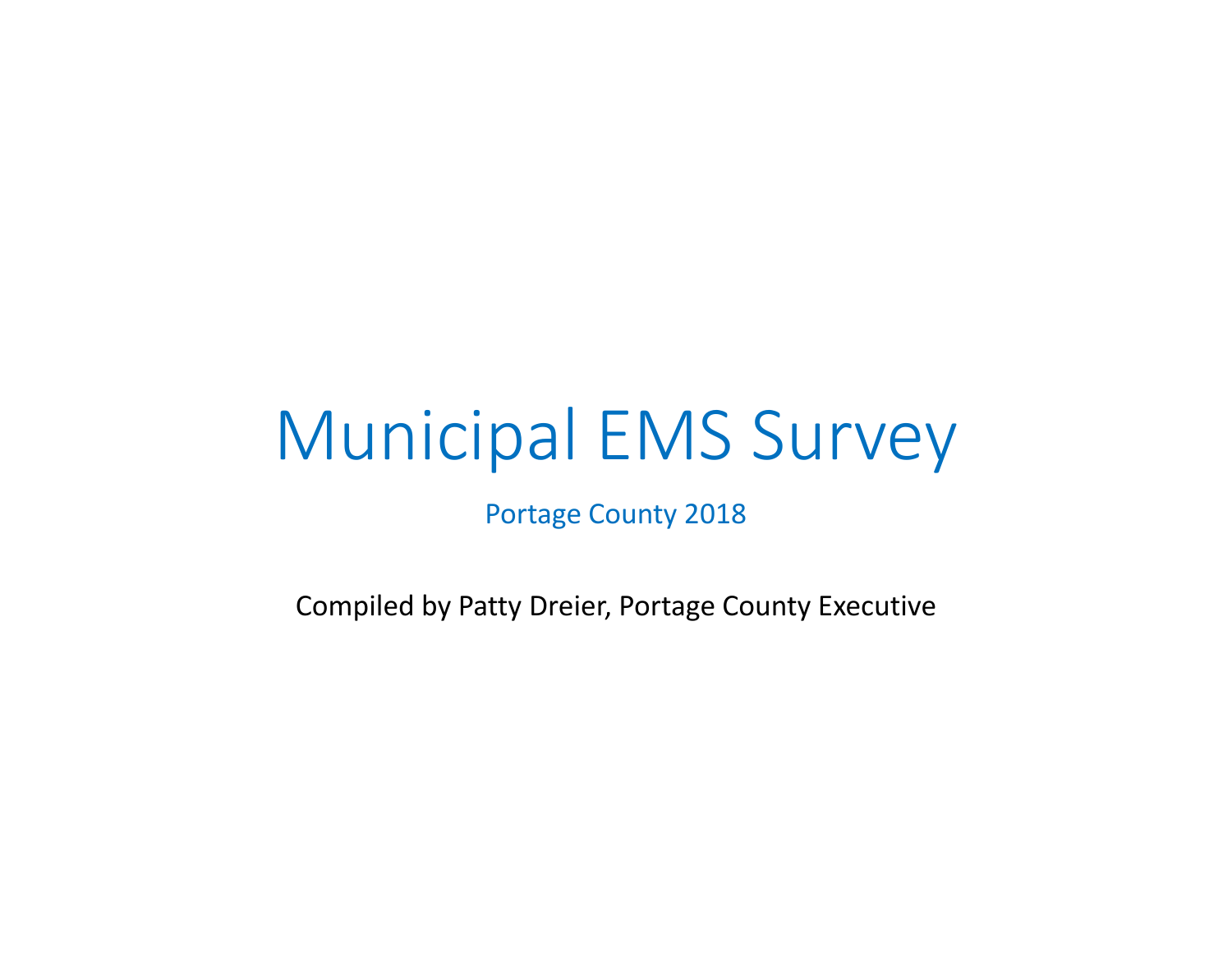### Survey Completion

- 24 of 27 municipalities completed all or part of survey (89%)
	- No surveys completed for Village of Whiting, Village of Nelsonville, Town of Buena Vista
- Note: Partial completion or skipped questions is reason why responses don't always add up to 24 municipalities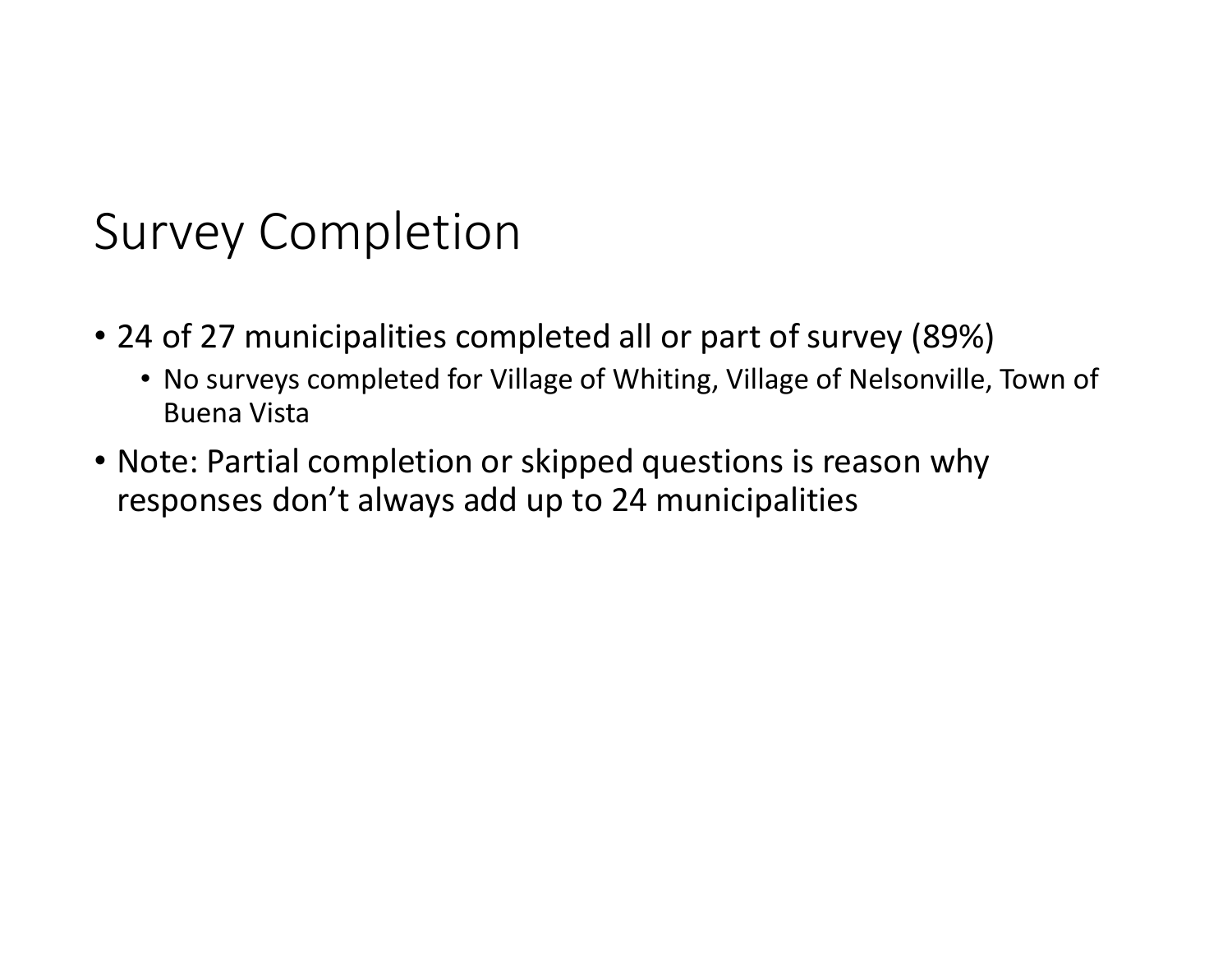### Part 1: Transport Providers; Question 1a

How satisfied is your municipality with Portage County ambulance service?

- 14 very satisfied
- 5 somewhat satisfied
- 2 dissatisfied
- 3 very dissatisfied
- Comments
	- $M$ ora c $\epsilon$ based on per capita—not equalized value (ambulance not a property protection service);<br>inadequate response times—some have 30+ minute response; time study methods not well<br>defined and doesn't account for railroad/weather; comments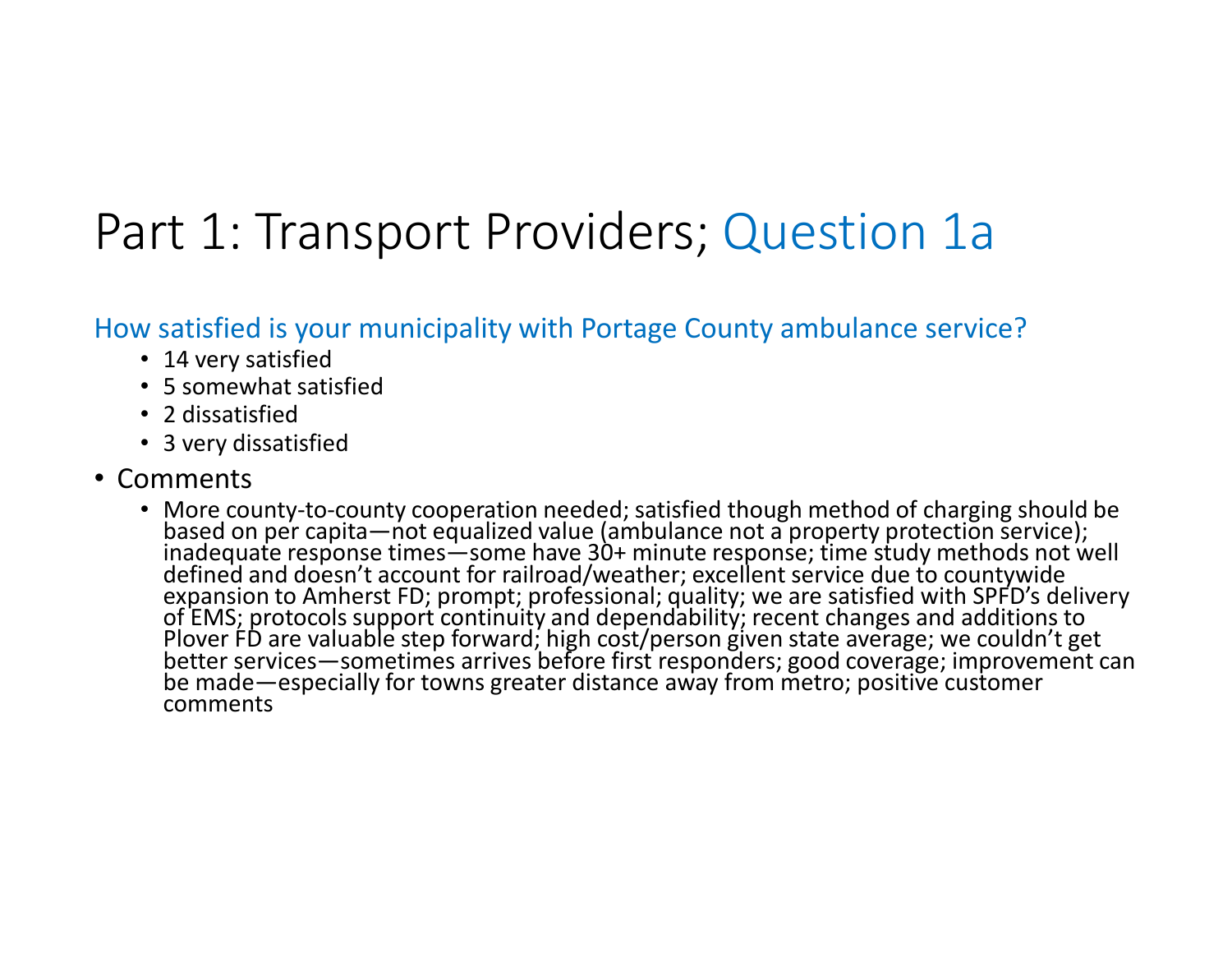### Question 2a

Is it a reasonable expectation to have an ambulance response time within 15 minutes from the time of call 90% of the time?

- 14 yes
- 7 no
- 1 not sure
- Comments
	- Arbitrary benchmark/standard; other factors should be considered; means nothing to outlying areas; what about 100% of time? what is too long?
	- Should look at partnerships; multiple factors and those unique to certain locations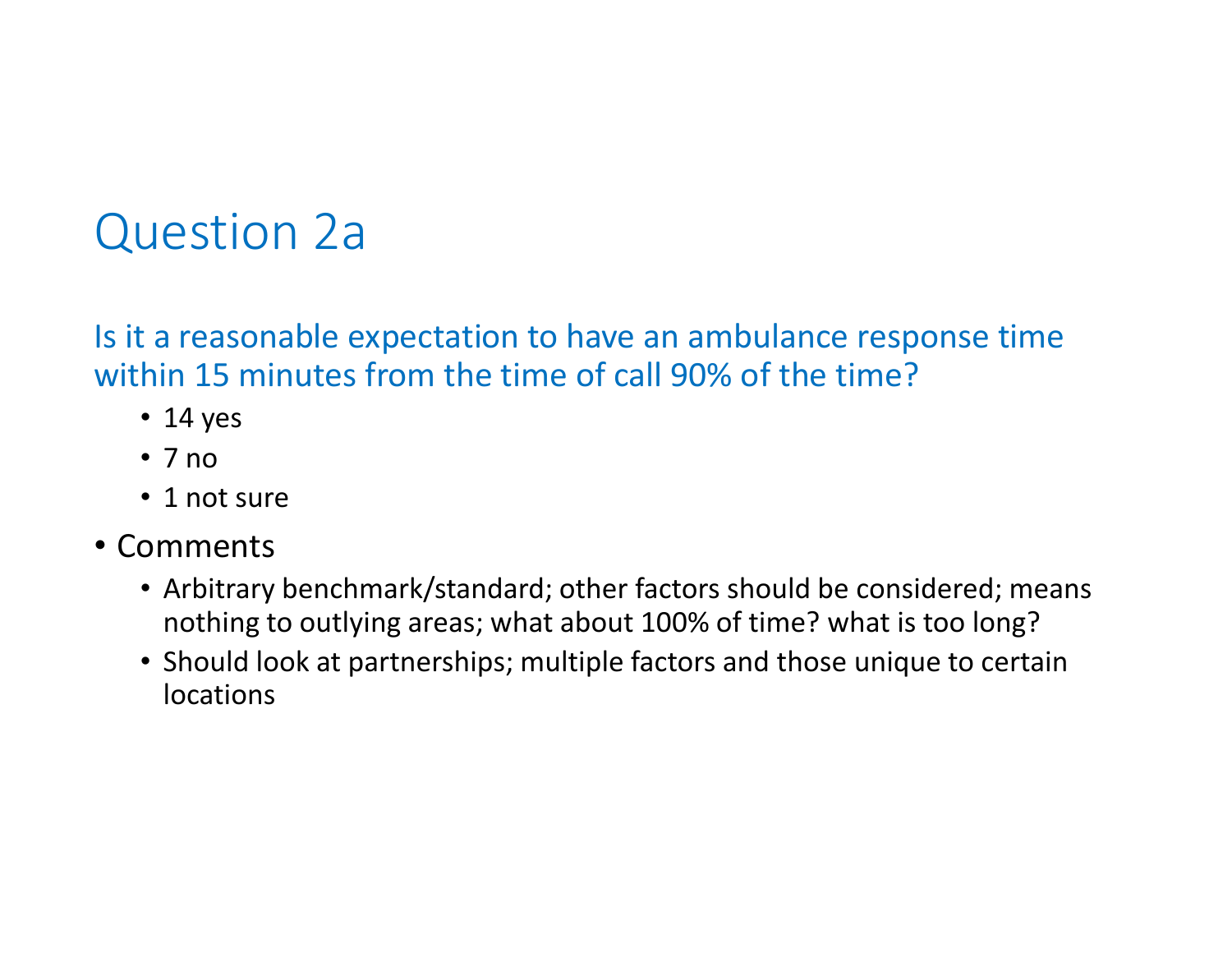### Question 3a

How satisfied is your municipality that it is getting its money's worth for countywide EMS?

- 10 very satisfied
- 4 somewhat satisfied
- 3 neutral
- 3 somewhat dissatisfied
- 3 very dissatisfied
- Comments
	- Worth apportioned dollars; justified; quality; good value; paying for service not used; we're paying for fire suppression of another municipality; paying more for less; as long as cost is reasonable; need parity; closest get good service—merely need to help those greater distance away
	- Better methods using per capita, response time, number of runs?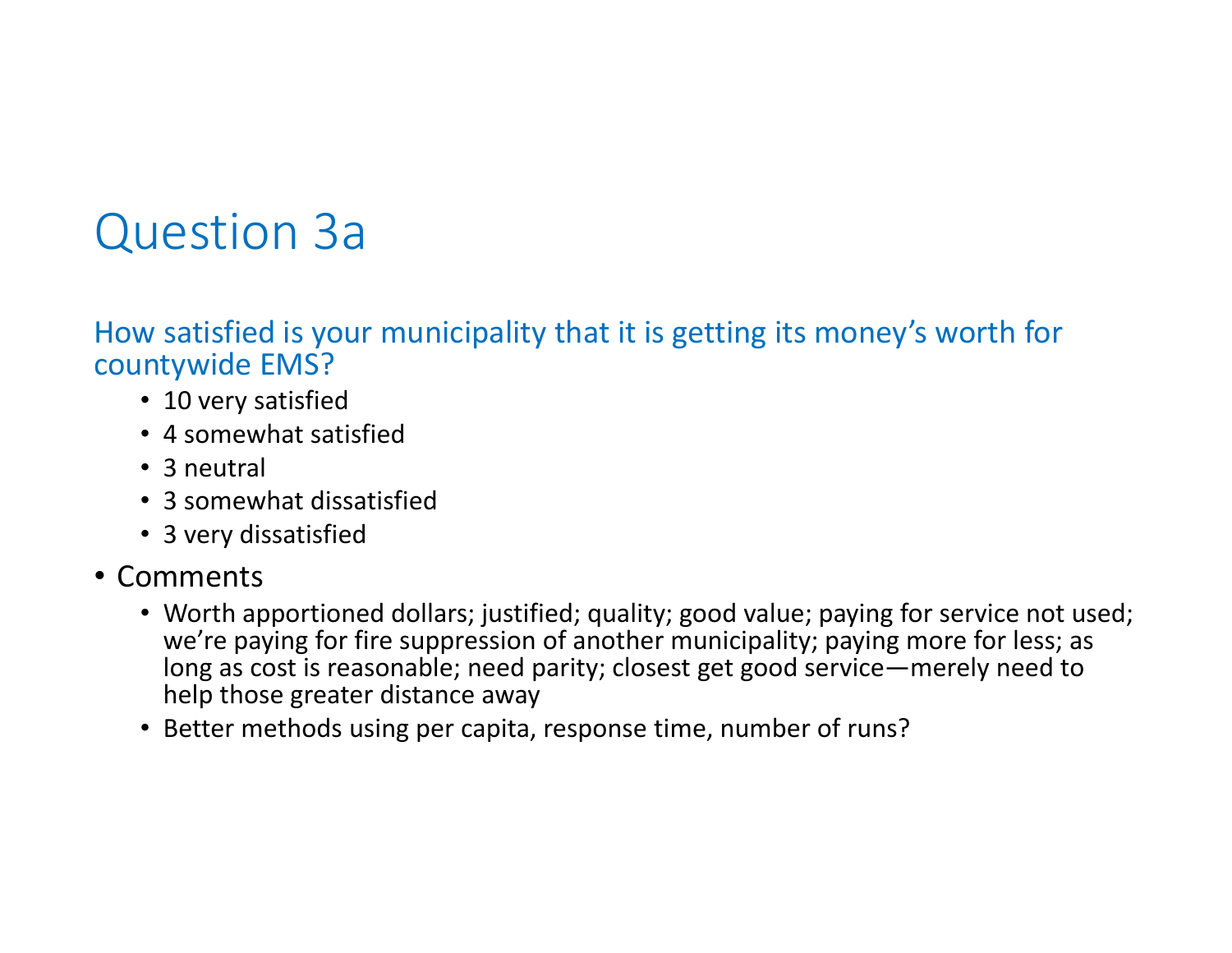### Questions 4a, 4b

Do you support integration of private providers into our countywide EMS where they can help us improve response time?

- 15 yes
- 3 no
- 2 not sure
- Comments
	- e Ctanda providers must meet license requirements; training; reciprocal agreements exist with private<br>providers—then why not good enough for every day?
	- Response time: vital; we have responsibility; everyone's entitled; if they can reduce response time, why wouldn't we? reduces demand on other ambulances; little cost for big impact
	- System: currently very good—but deficiencies exist in some areas; adding other providers will<br>strengthen whole system
	- Financial: private vendors "for profit" vs. local is more cost effective; various cost comparisons
	- Flexibility and collaboration needed
	- Differing perspectives on medical hubs and communities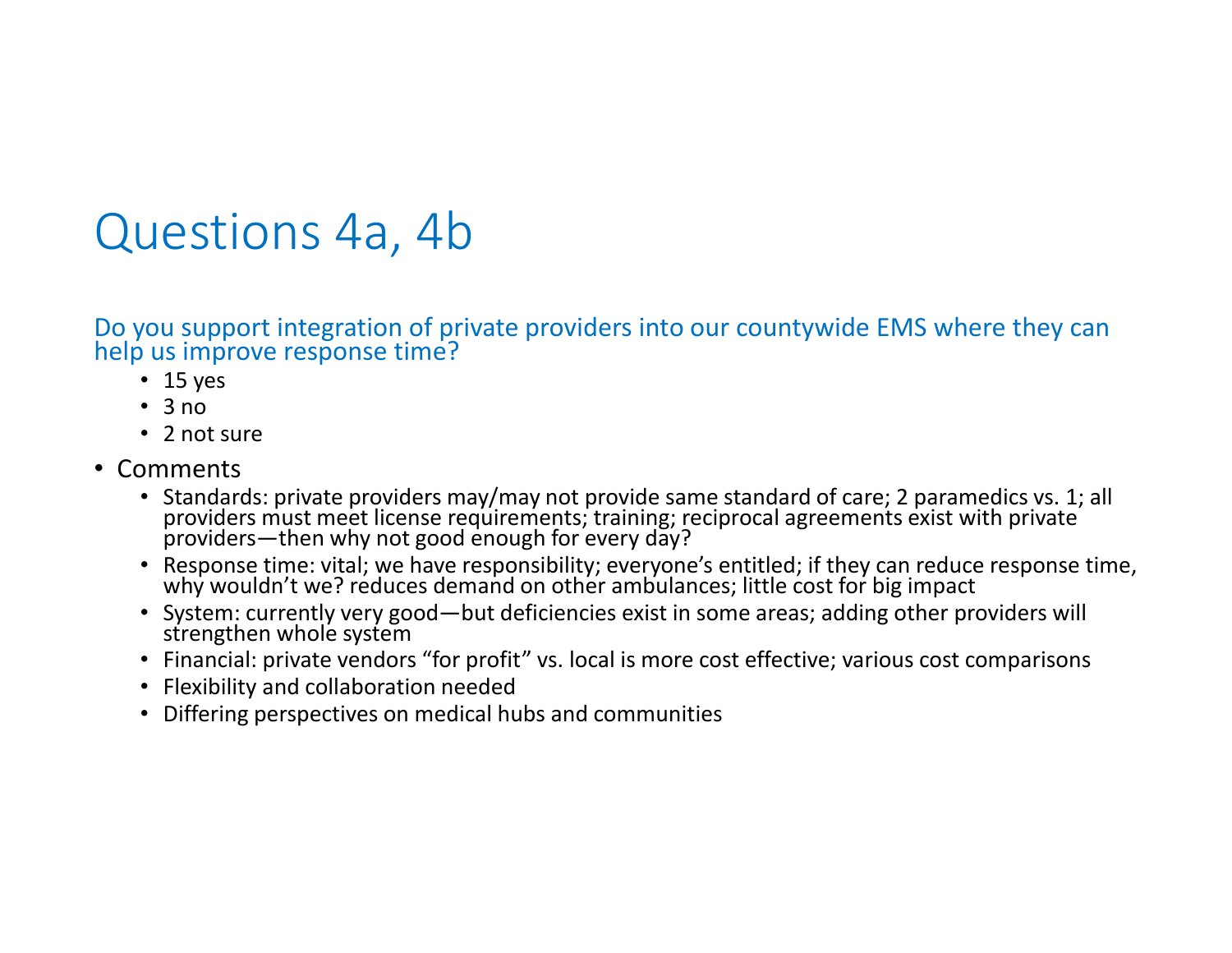### Question 4c

If yes to integrating private providers, what expectations do you have?

#### • Comments

• State laws and licensing requirements; consistent high standard of care; upto-date medical protocols; 1 paramedic and better response times; training up-to-par; real-time communications; not practical to expect outside county providers to shift to our protocols; similar/at or above requirements/ protocols as ours; ALS intercept agreements; prompt and adequate; better response time than we have now; reports on all calls/services required in timely manner to verify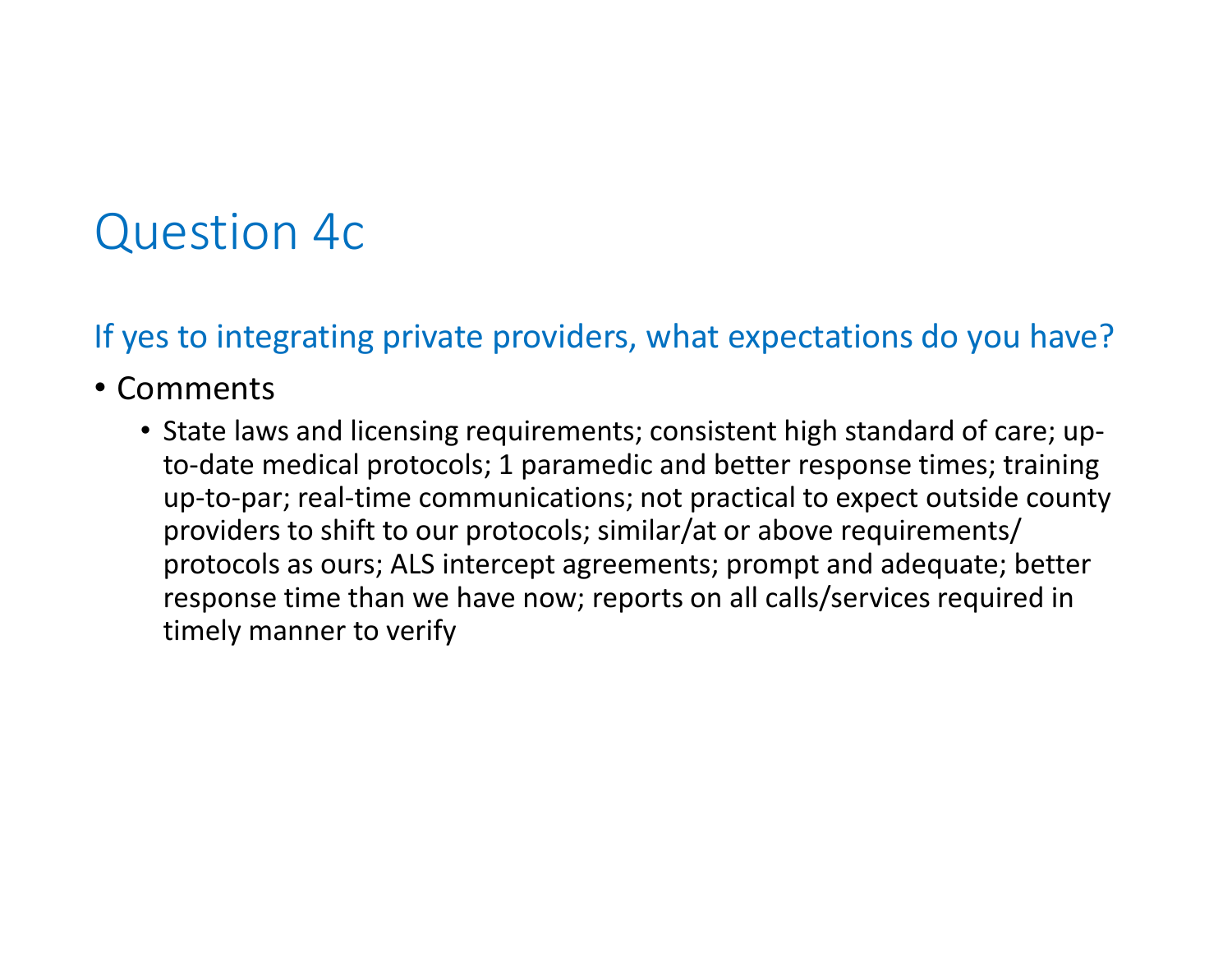Other providers your municipality might reach out to if Portage County no longer had countywide ambulance service…

- Comments
	- Stevens Point Fire Department, Amherst Fire District, Wisconsin Rapids, Waushara County, United Ambulance, Iola, Wood County, Gold Cross, Wild Rose EMS, Joint Fire District, Waupaca County
	- Uncertain
	- Not interested—want countywide to continue
	- Would operate own system
	- Bid it out to any private services willing to come to our town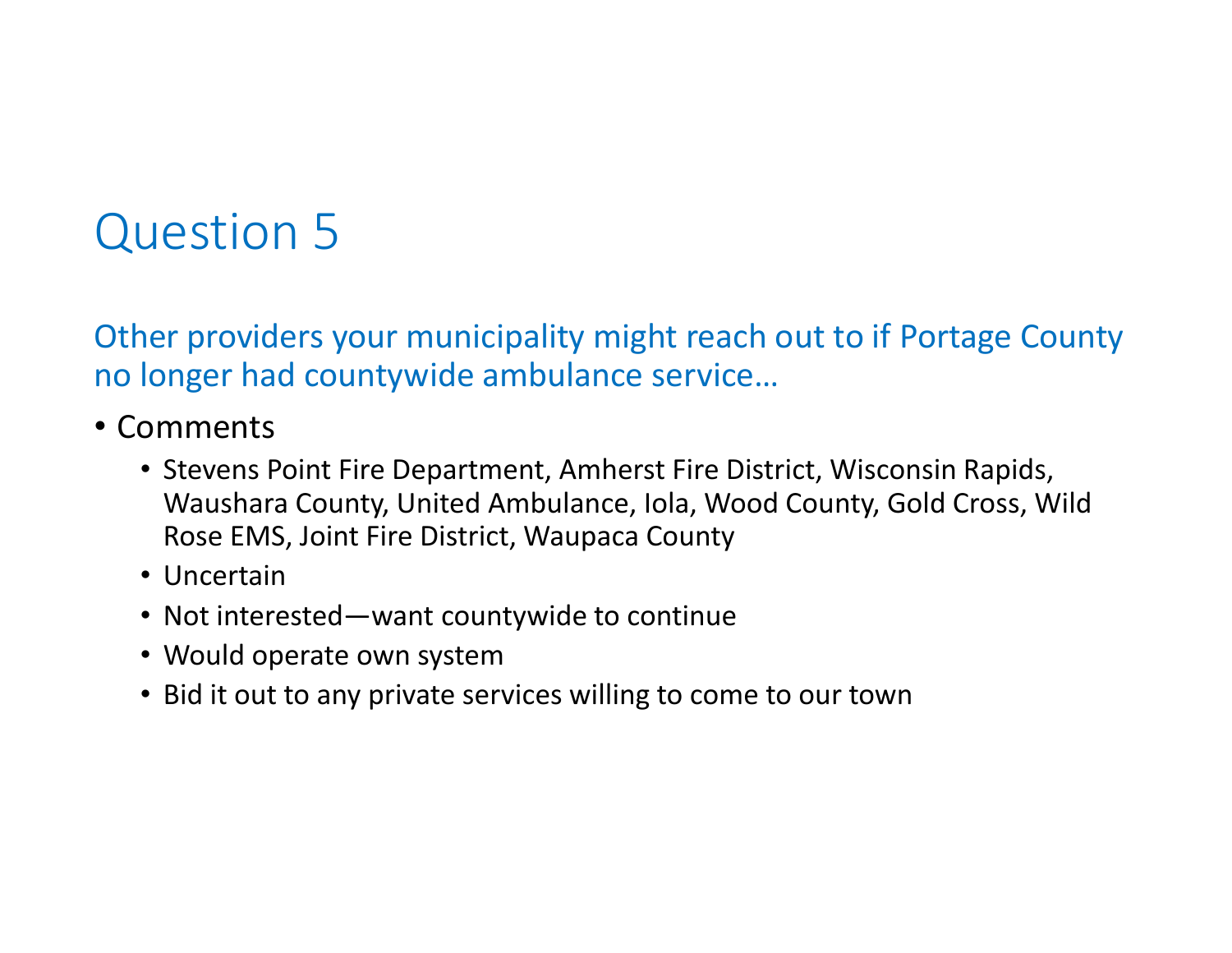What would your municipality need/want in transition from countywide EMS if that happened?

- Comments
	- Cost/assign levy; help with RFPs/contracts including standards/quality factors; reasonable timeline; equipment; don't want/would be huge loss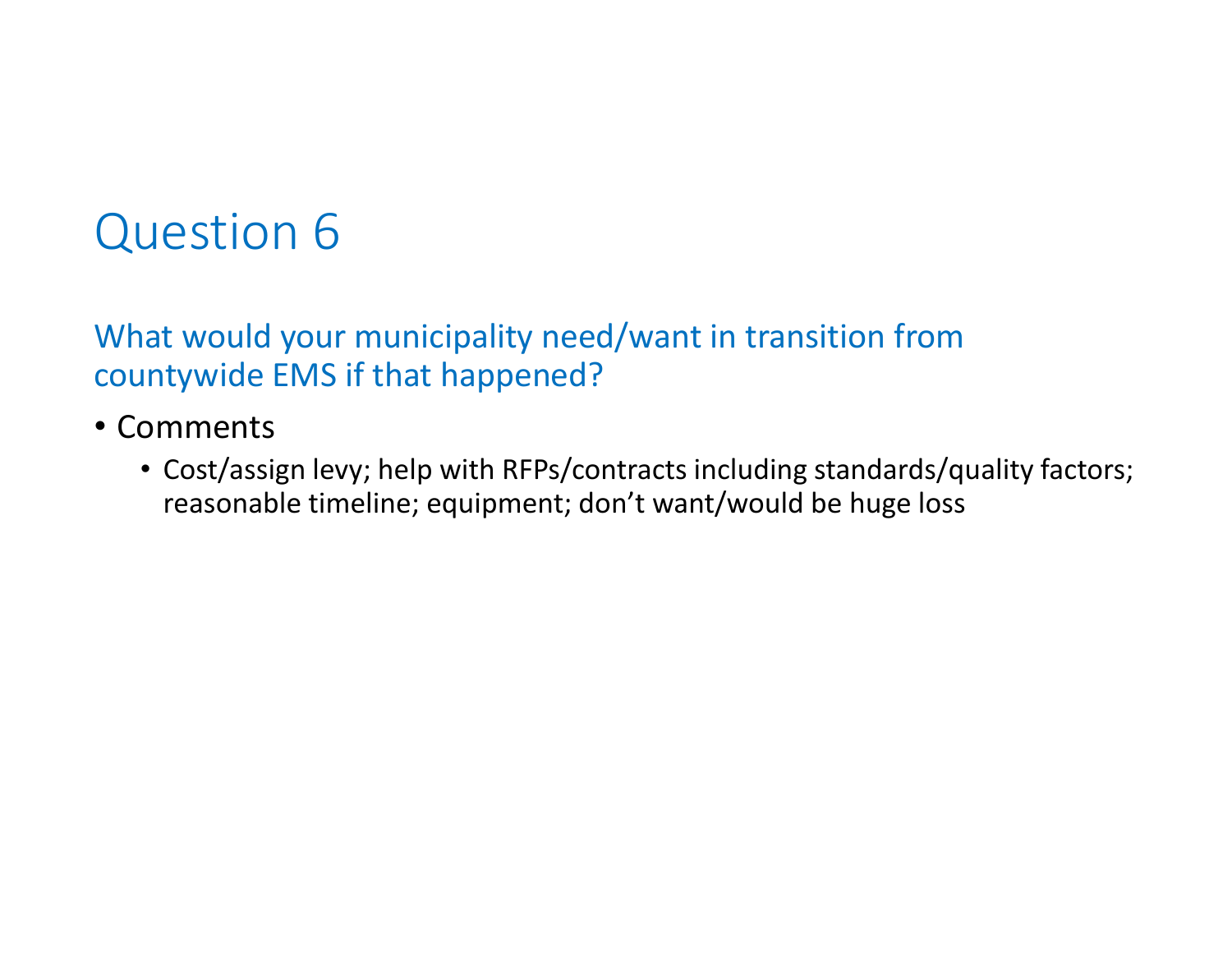### Part 2: First Responders; Questions 7a, 7b

#### How satisfied are you with Portage County's first responder system?

- 14 very satisfied
- 5 somewhat satisfied
- 2 neutral
- Comments
	- Exceptional service; good response time (some areas); dedicated; grateful; apprehensive about future (trends/declining numbers); City doesn't get any of \$85,000 first responder grants; first responders work out of area during day; quick; the best; knowledgeable; functions admirably; county could do more to assist with recruitment/retention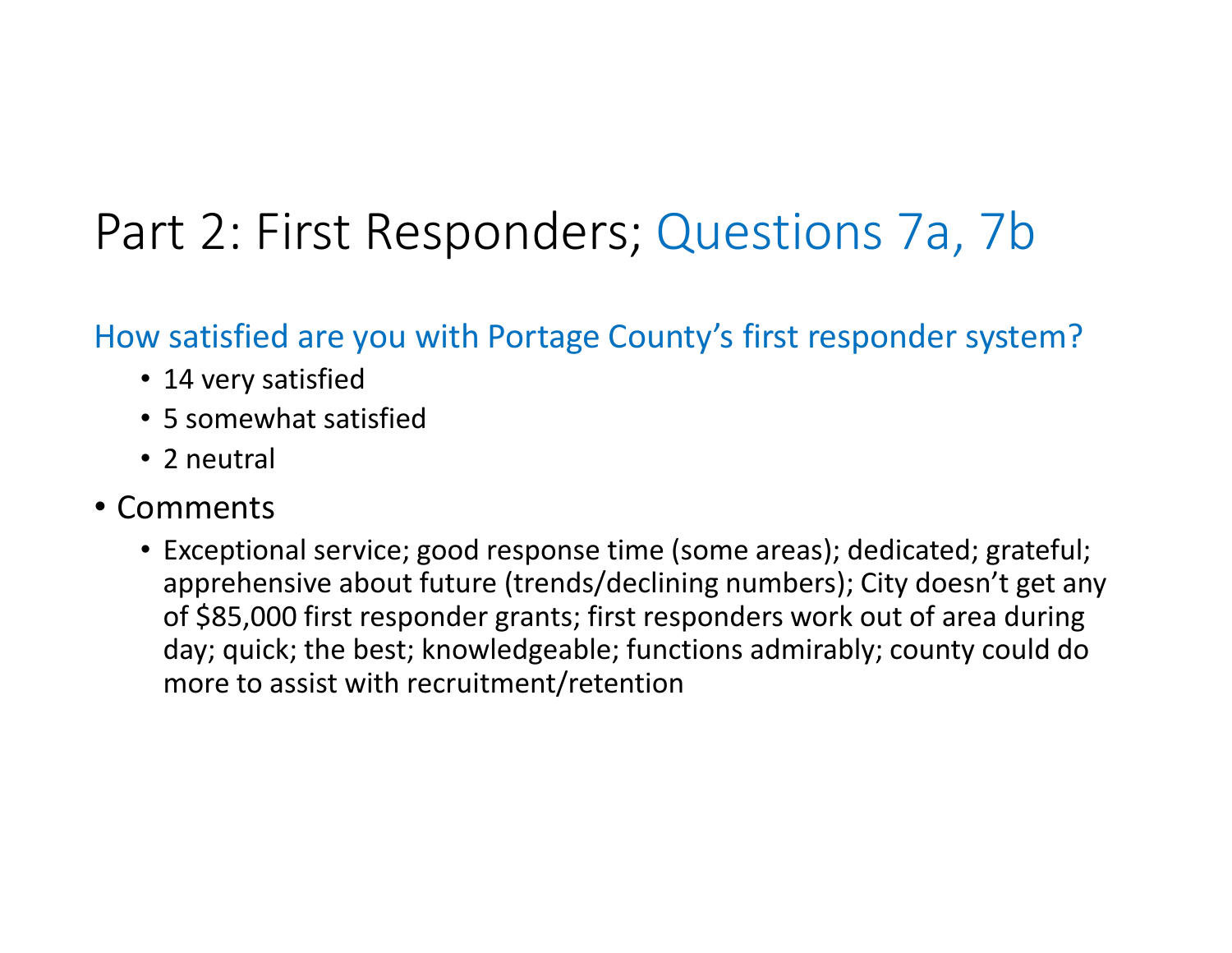Interested in maintaining the countywide first responder network outside the levy cap even if Portage County no long had countywide ambulance service?

- 18 yes
- 2 no
- 3 not sure
- Comments
	- Every minute critical/they show up first; valuable and viable; critical component to stabilize patient; deserves to be continued; don't receive funding but we still contribute through taxes; with poor response timespriceless; would certainly need them; don't believe complete reorg is needed—just tweaks to improve for long distance towns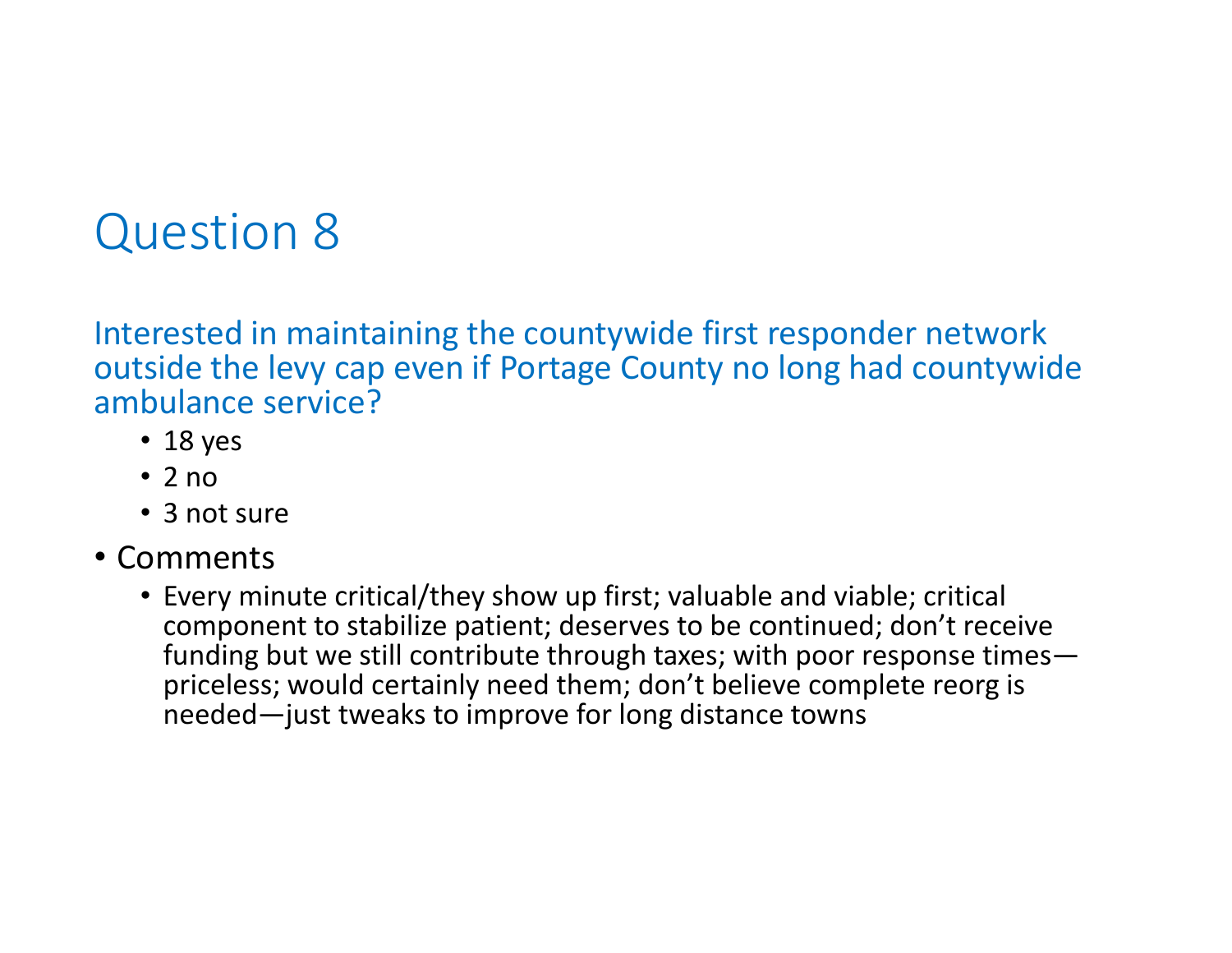Suggestions about how we can recruit/retain emergency medical responders in your municipality?

- Comments
	- Awards; recognition; competitive pay with neighboring counties/units; tax credits/breaks for them; advertise/market the value; talk it up; training; ask EMS Association; collaborate with/incentivize employers and allow them to leave work; sponsor involvement; partner with municipality; consider what millennials need/want; be innovative; remove boundaries of EMS groups; what works elsewhere?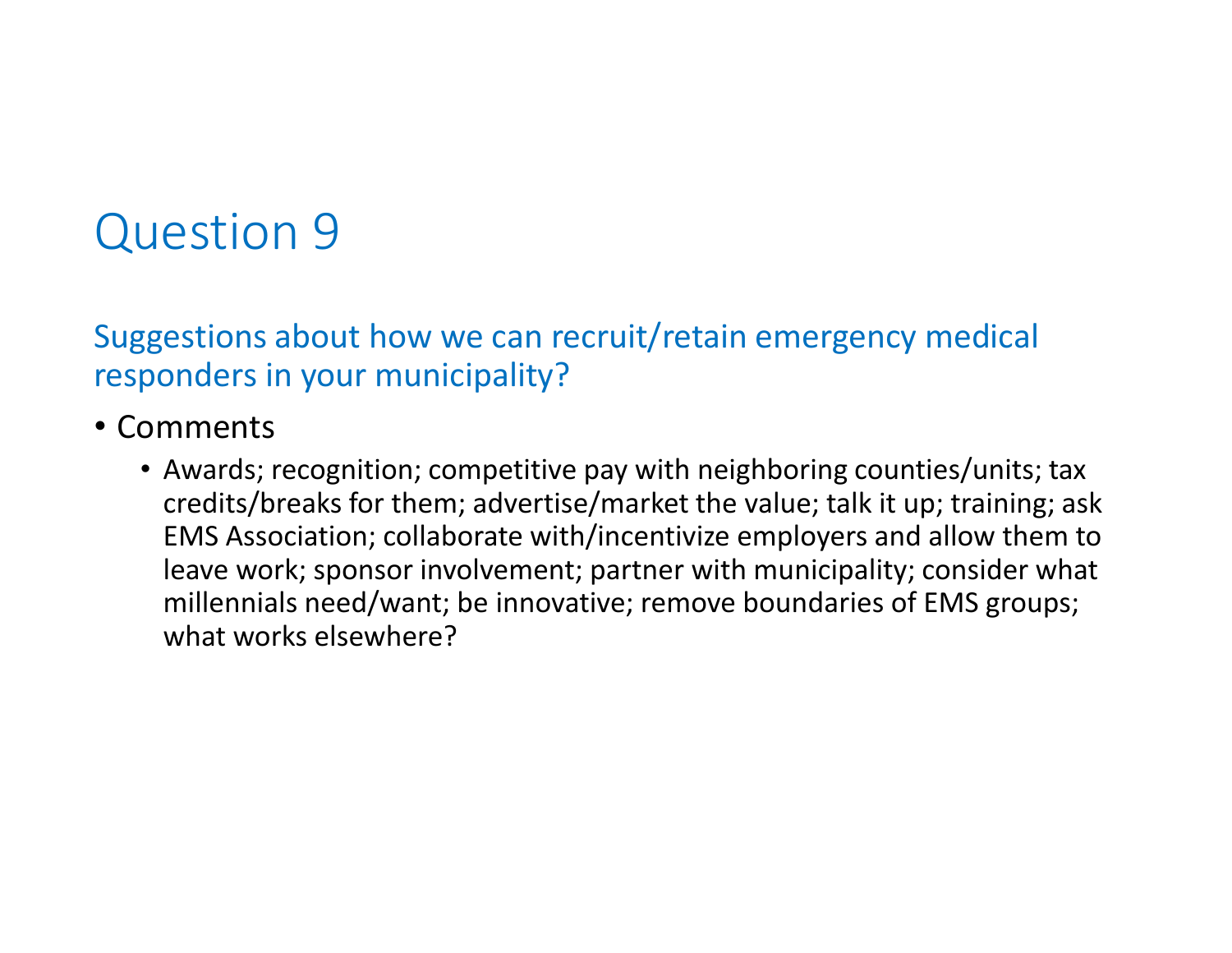# Question 10 (skipped here in summary)

Municipalities checked box if they wanted Portage County EMS to contact them about recruitment of first responders.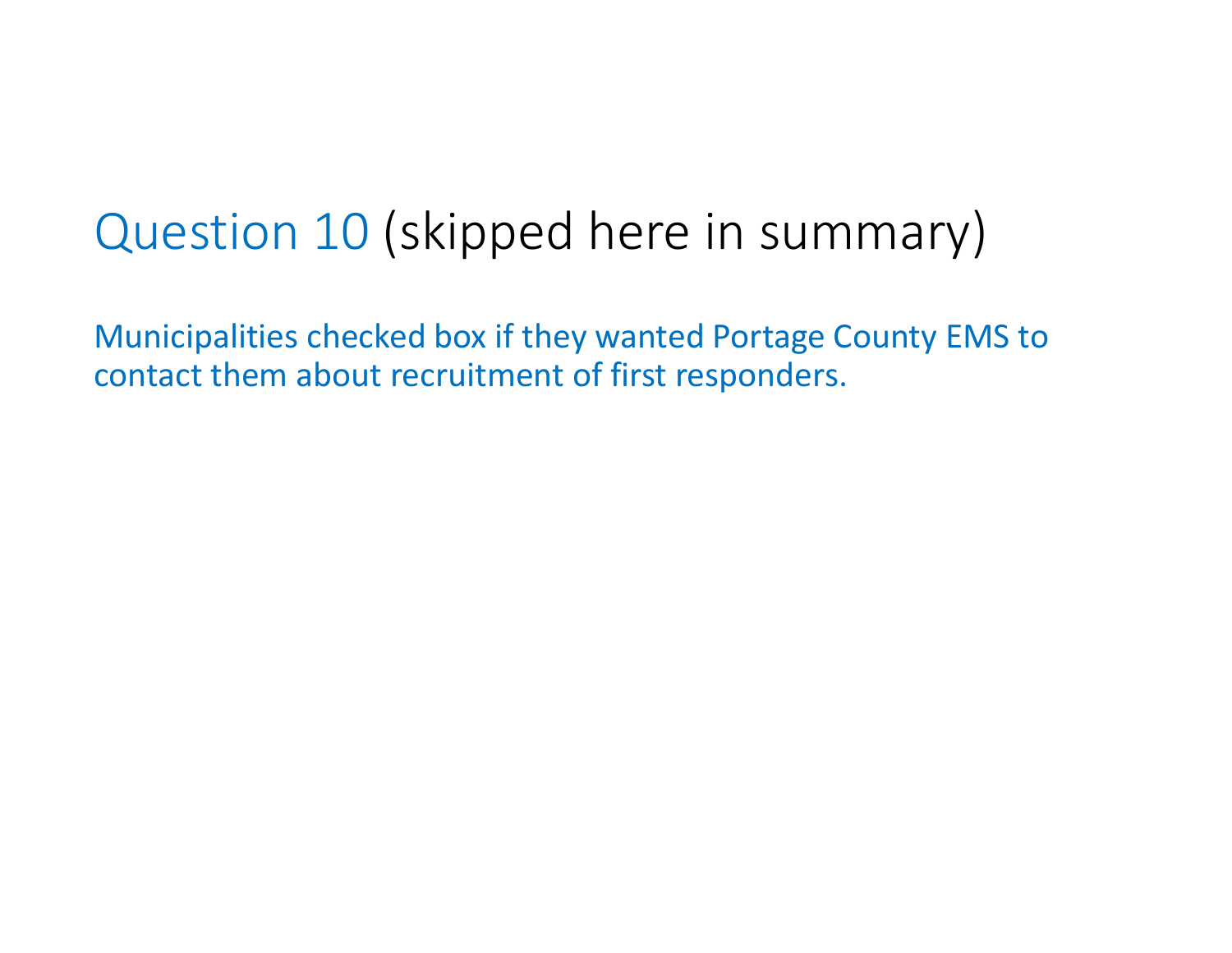## Part 3: General County-Wide EMS System; Question 11

What elements/aspects of our countywide system are most important to your residents/municipality?

- Comments
	- Response time of ambulance and first responders; cost-equity; dispatch communications; whole system; great coverage; saving lives; patient-centered response; BLS at minimum; ALS paramedic response 24/7/365, consistent training; consistent equipment; good equipment; cooperation among responders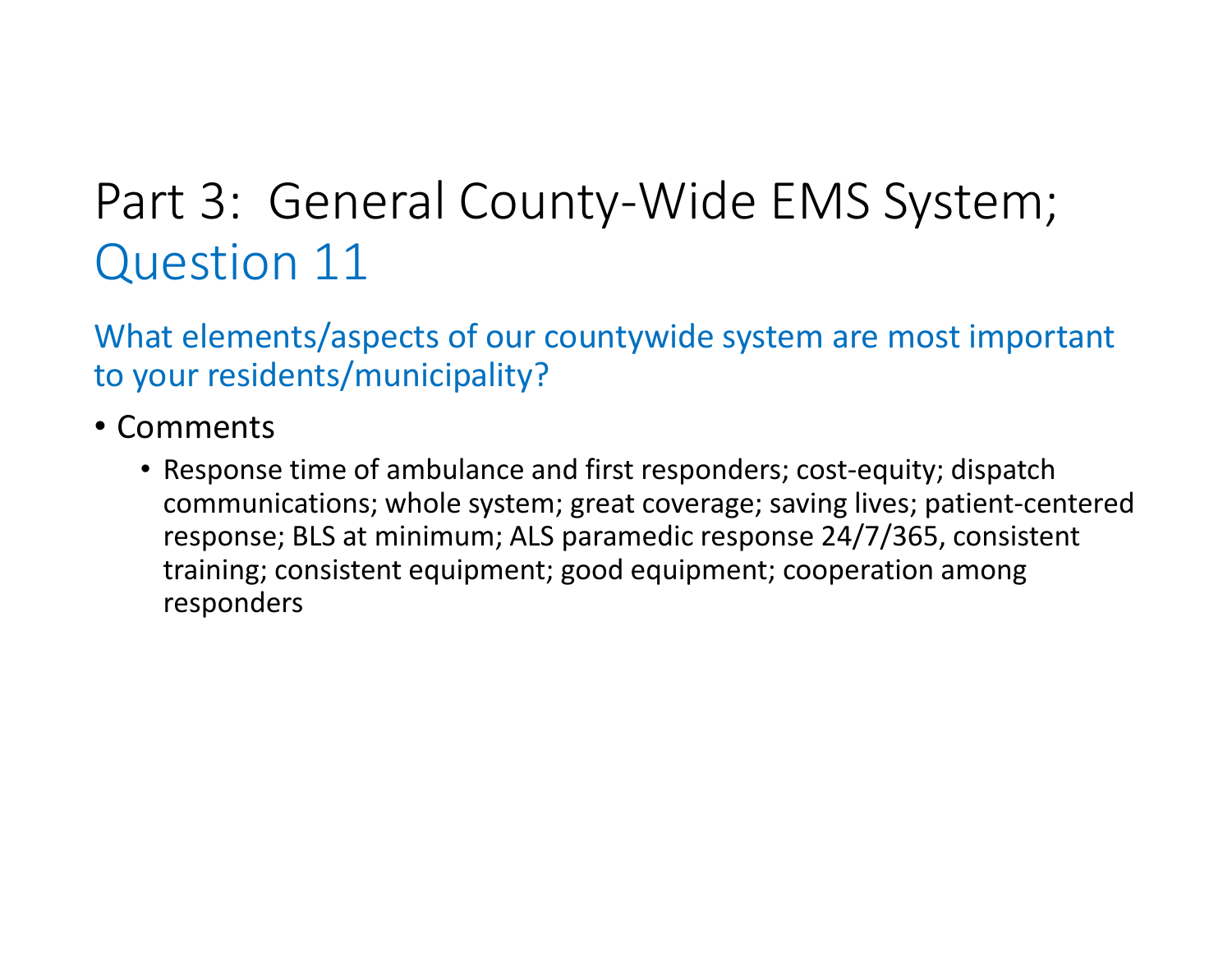#### What are barriers exist to receiving EMS service in your municipality?

#### • Comments

• Not having 2 paramedics on every call; language; railroad; physical distances/geography; poor response so citizens compensate by having others transport them; egos; politics; weather/inclement weather; lack of first responders in some areas; procedures related to patient communication; when dispatcher seems to lack empathy; 911 calls routed to other dispatch centers before relay to Portage County; ambulance not nearby because it is at back-up location; contract disparities (essential for pay/benefits among providers to be equal); strict adherence to protocols of Portage County as condition to provide Portage County reimbursement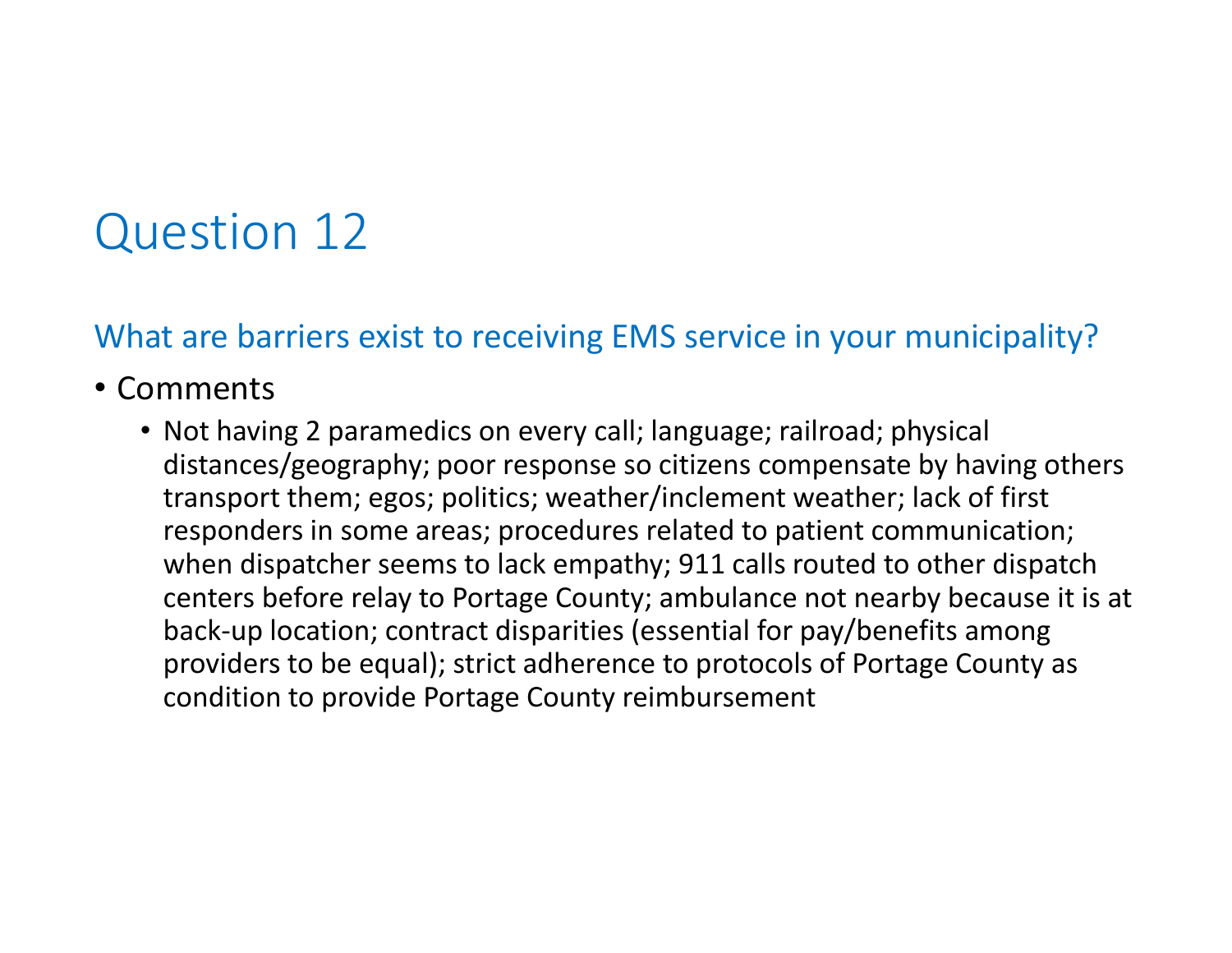### Question 13a

How satisfied is your municipality that countywide EMS concerns have been heard by Portage County?

- 5 very satisfied
- 6 somewhat satisfied
- 6 neutral
- 2 somewhat dissatisfied
- 3 very dissatisfied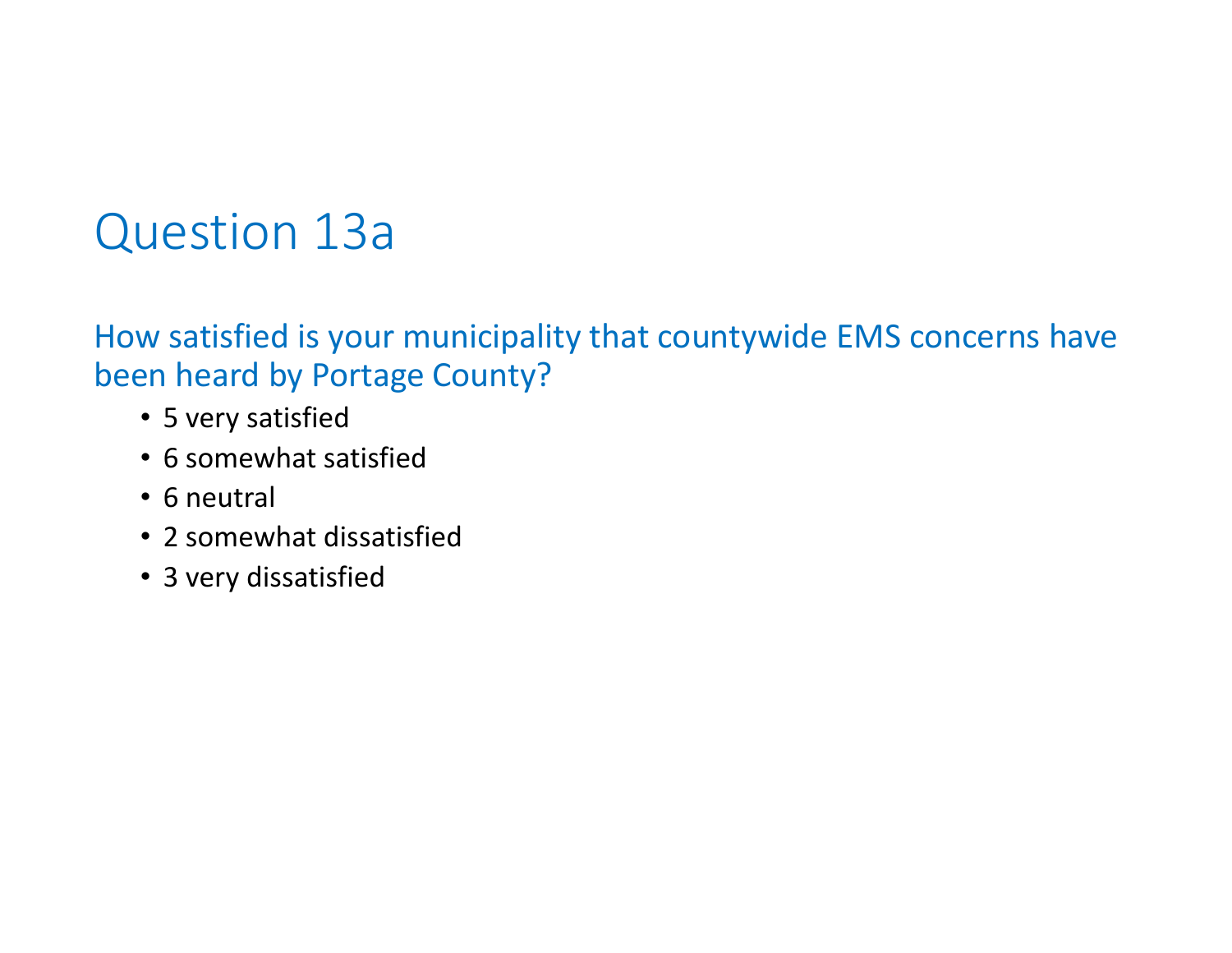### Questions 13b

#### What issues does your municipality feel it has been heard on?

- 15 minutes is arbitrary and not national standard and causes people to think if call takes longer than 15, it is inferior
- None; right person hasn't died yet to trigger change; rural lives don't matter
- Any issue could be addressed with this survey, thanks
- Assume you mean "how responsive"—that is where dissatisfaction comes from
- 28+ year non-truth that everyone was getting ambulance service within 10 minutes
- Ambulance addition to Village of Plover
- Appreciate continued support to contract with Amherst FD
- Need to find way to compensate towns not utilizing county service
- That additional units strengthen whole system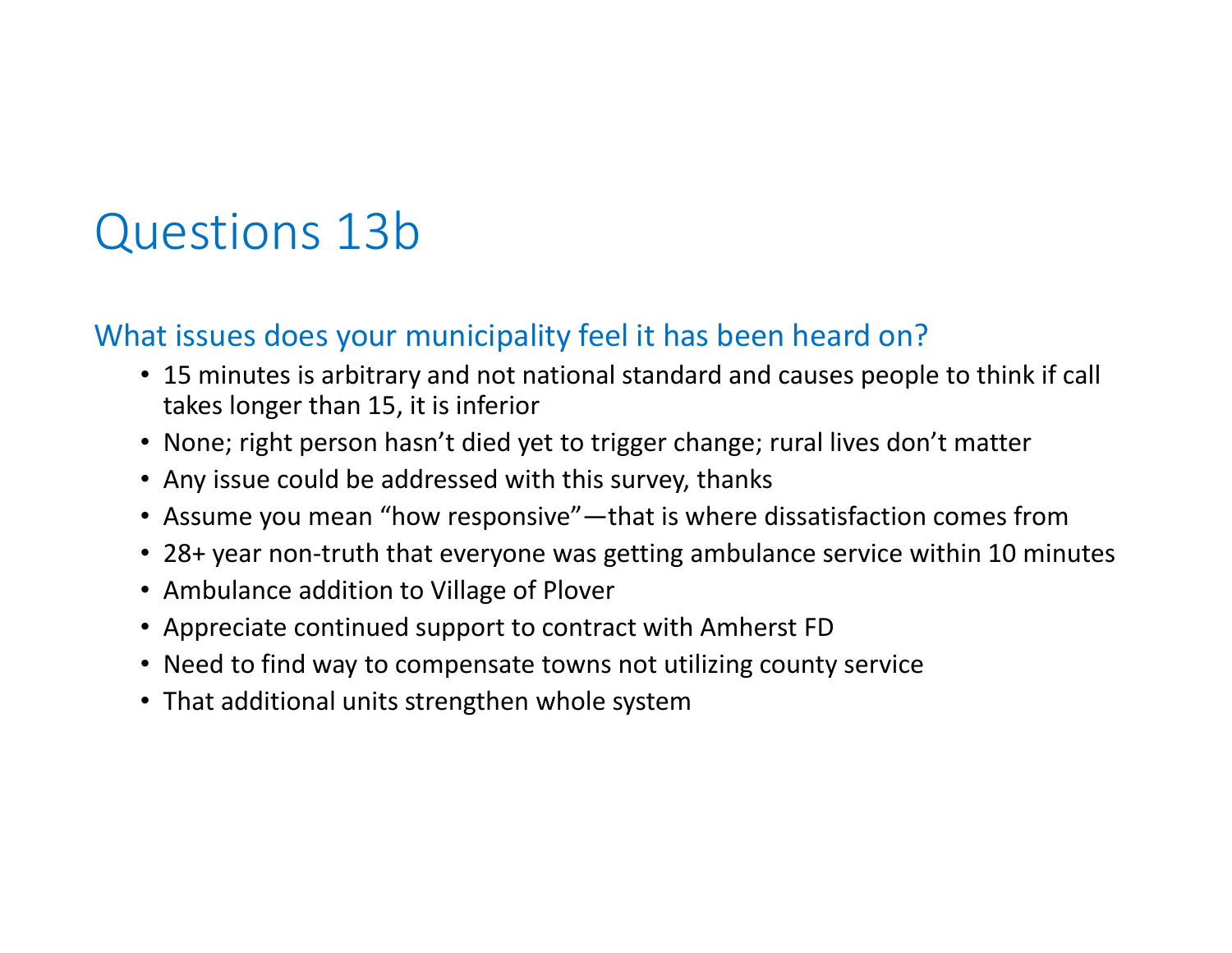### Question 13c

#### • What issues does your municipality feel it has not been heard on?

- All contract partners must be equal partners at the table in providing integrated EMS
- State and national averages/expectations
- Poor response times; values of lives; rural areas that pay highest rates get poorest service fees should be reversed
- PC EMS can save heart and stroke victims in 3-5 minutes response time—with rural response<br>times, these victims have tough road to complete recovery
- Having discussions regarding the City's concerns about EM and EMS
- County Board already made up mind
- Costs are getting out of control
- It is early in process to know
- Unaware of any concerns at this time; none
- Response time data needs clearly defined methods (call type and patient outcomes compared against response time data)
- Basic Life Support; requirements of paramedic drives up cost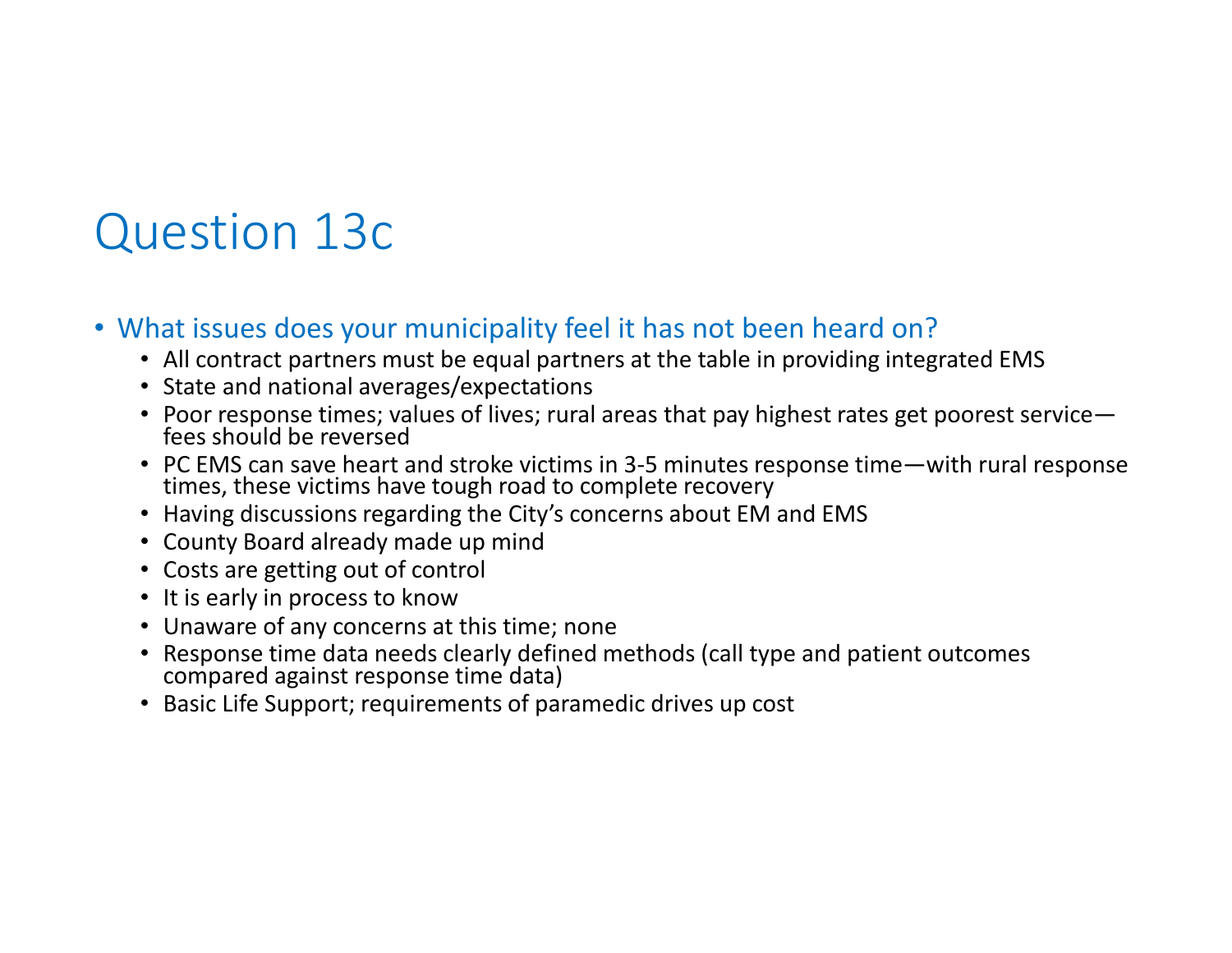### Question 13d

Suggestions for improving municipality's representation related to countywide EMS?

- Comments
	- Negotiation and other oversight teams—make broader and include rural/more diverse voices; ensure equal representation; meet at later times; build trust that all will have input
	- Give back money paid
	- Education and communications—bi-annual survey; more open and frequent communications; more education across system/stakeholders
	- Adequate or satisfied with representation
	- Don't know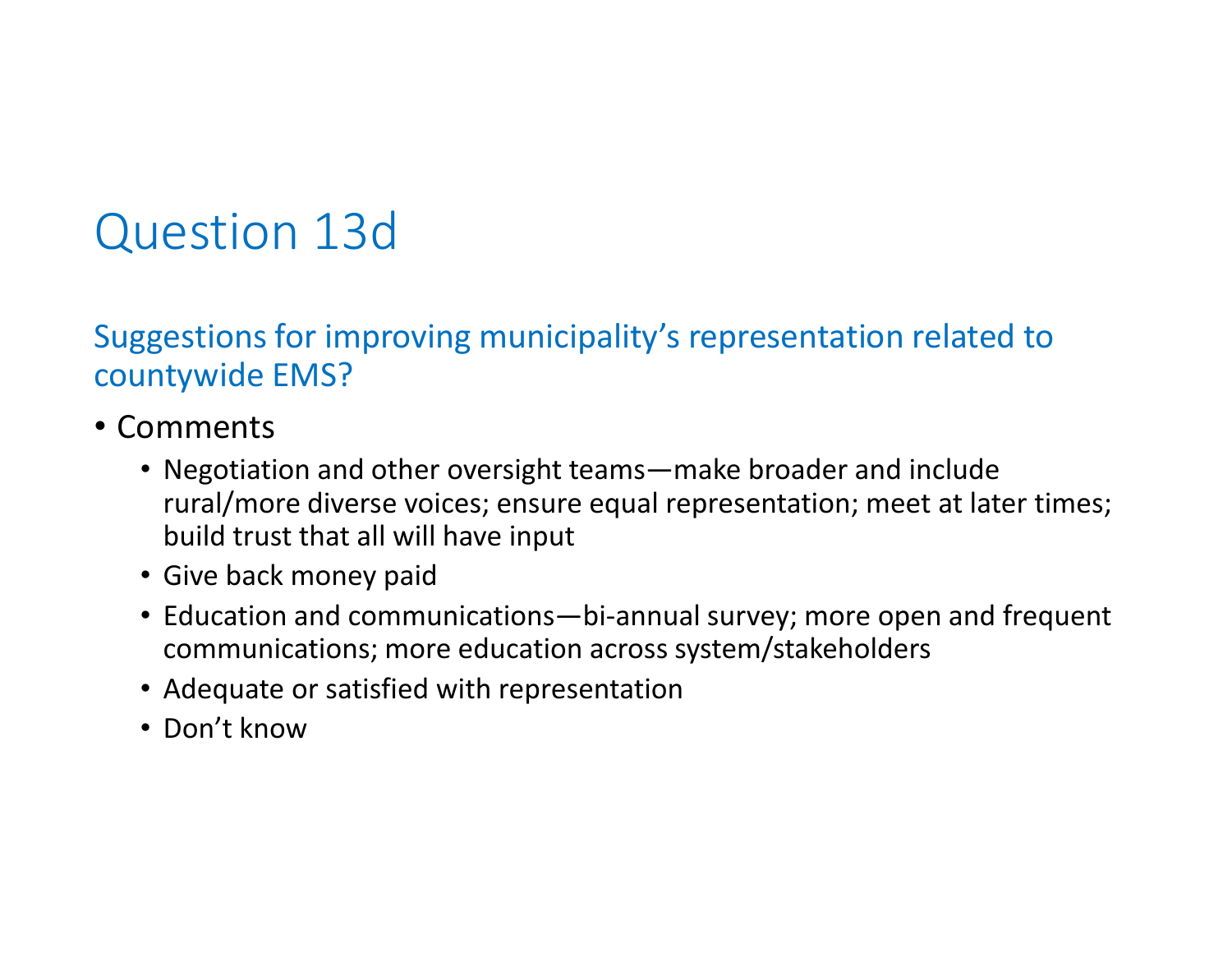### Question 13e

#### Suggestions to improve oversight of our countywide EMS?

### • Comments

• Assess long term needs/trends; explore community paramedic; less politics; review membership of negotiations team for balance ensuring no conflicts of interest; add non-field EMS health care providers to oversight committee; ensure expertise/best practices; transparency; more representation by all municipalities; streamline administration; continuous improvement; make provider site visits; listen; consistent EM office; stop letting Stevens Point run the system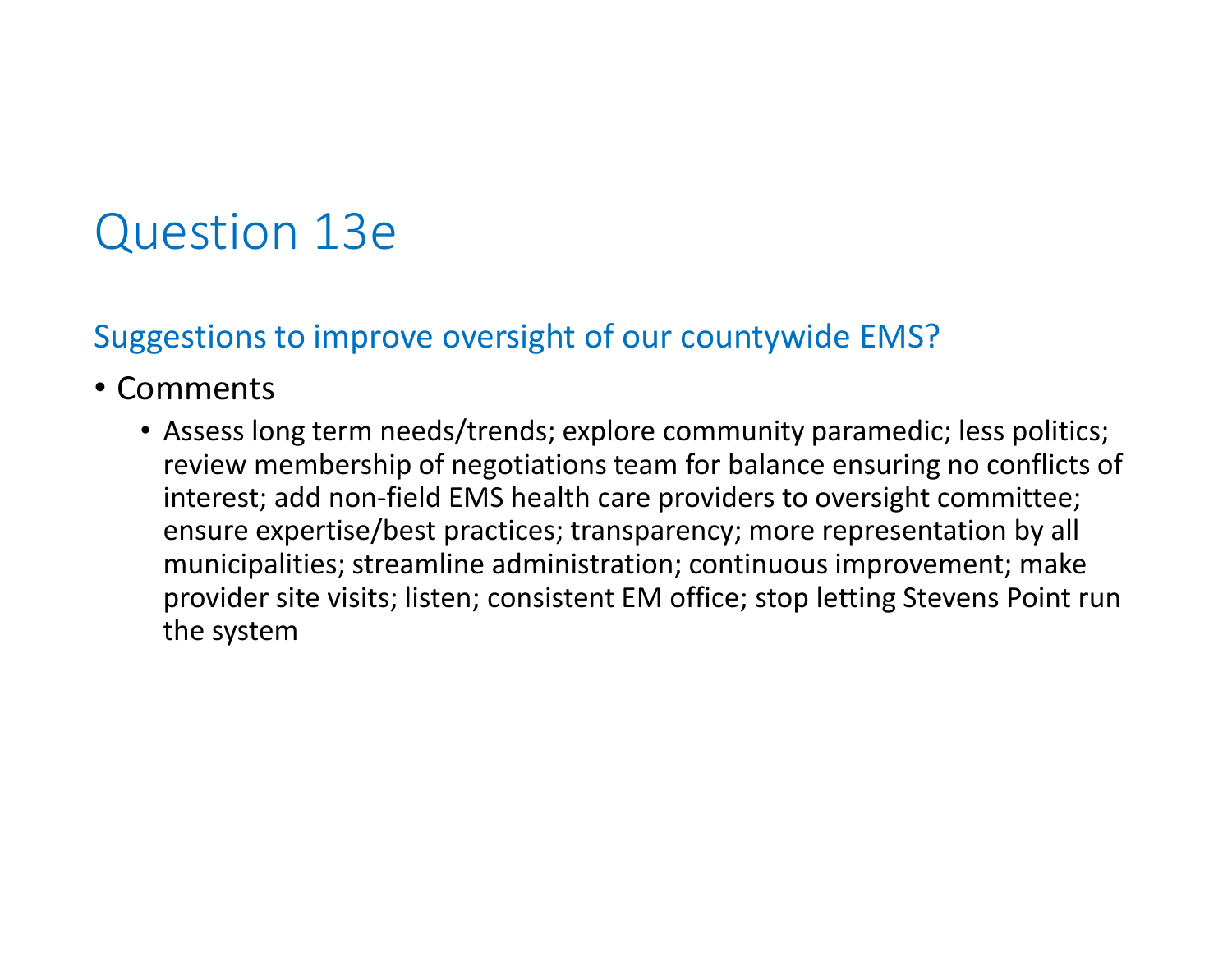Does your municipality favor the general concept of retaining our current countywide EMS?

- 18 yes
- 1 no
- 3 not sure
- Comments:
	- Options are available to make it even better; should be restructured; urge retention; valuable outside levy cap; important having 2 paramedics; devil is in details to<br>provide solution for each municipality; system broken/system not broken; more<br>sound methodology needed; increased revenues to offset costs; n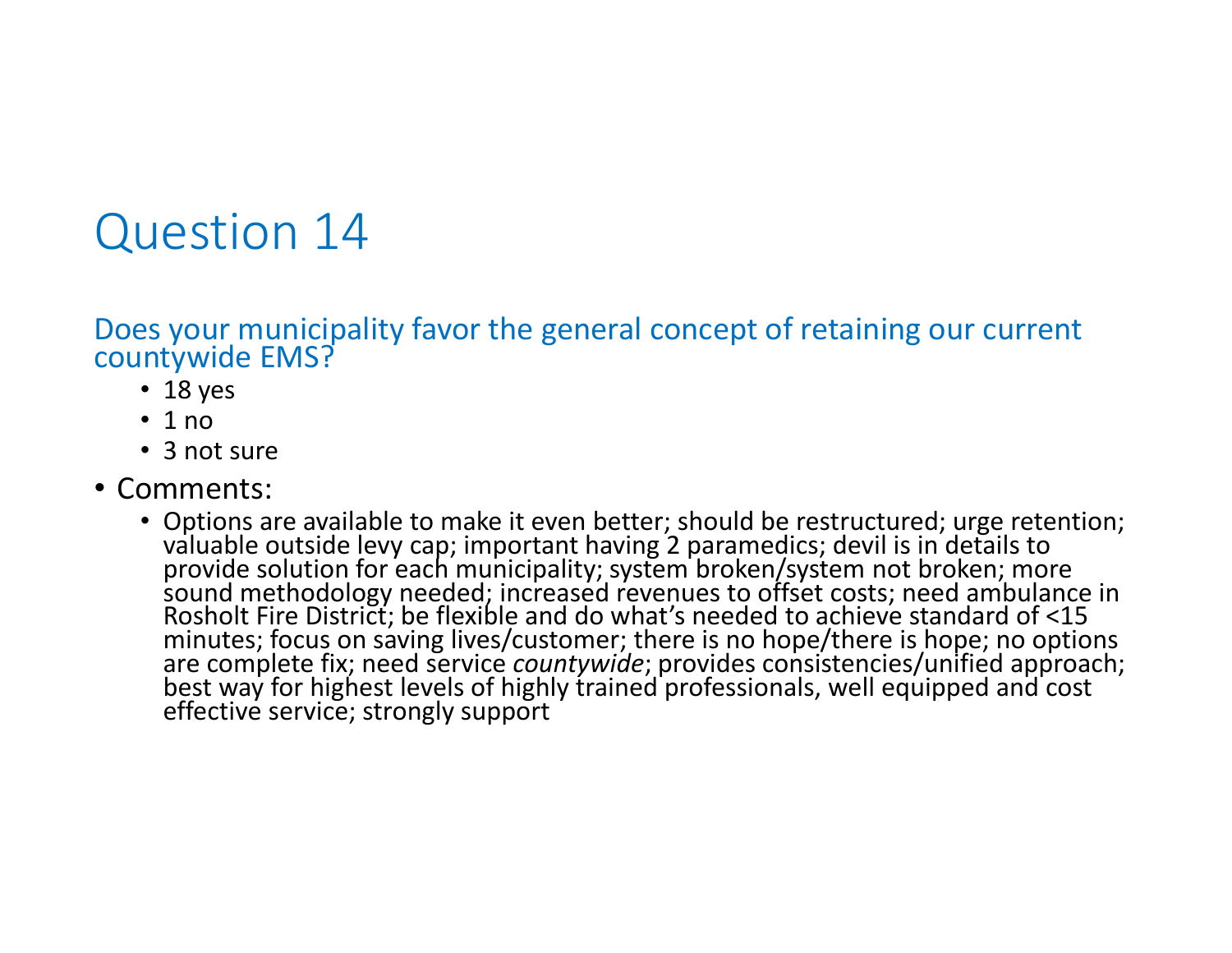A few phrases/sentences about your municipality's vision of future of EMS in Portage County...

- Comments
	- Quality: Consistent and rapid service despite who shows up; 2 paramedics responding to every call countywide as quickly as possible supplemented by trained first responders; customer driven; it's about saving lives; standards based; maintains current standards and operations
	- Ambulances closer/more/repositioned
	- Fair and open: equitable; flexible to achieve consistency across county
	- Financially: controls costs; compensates rural municipalities that hire outside
	- Structure: keeps countywide; breaks down silos; improves and compensates first responders; publicly bid—best price and service wins
	- Chance to be a leader—do things differently; all possibilities are considered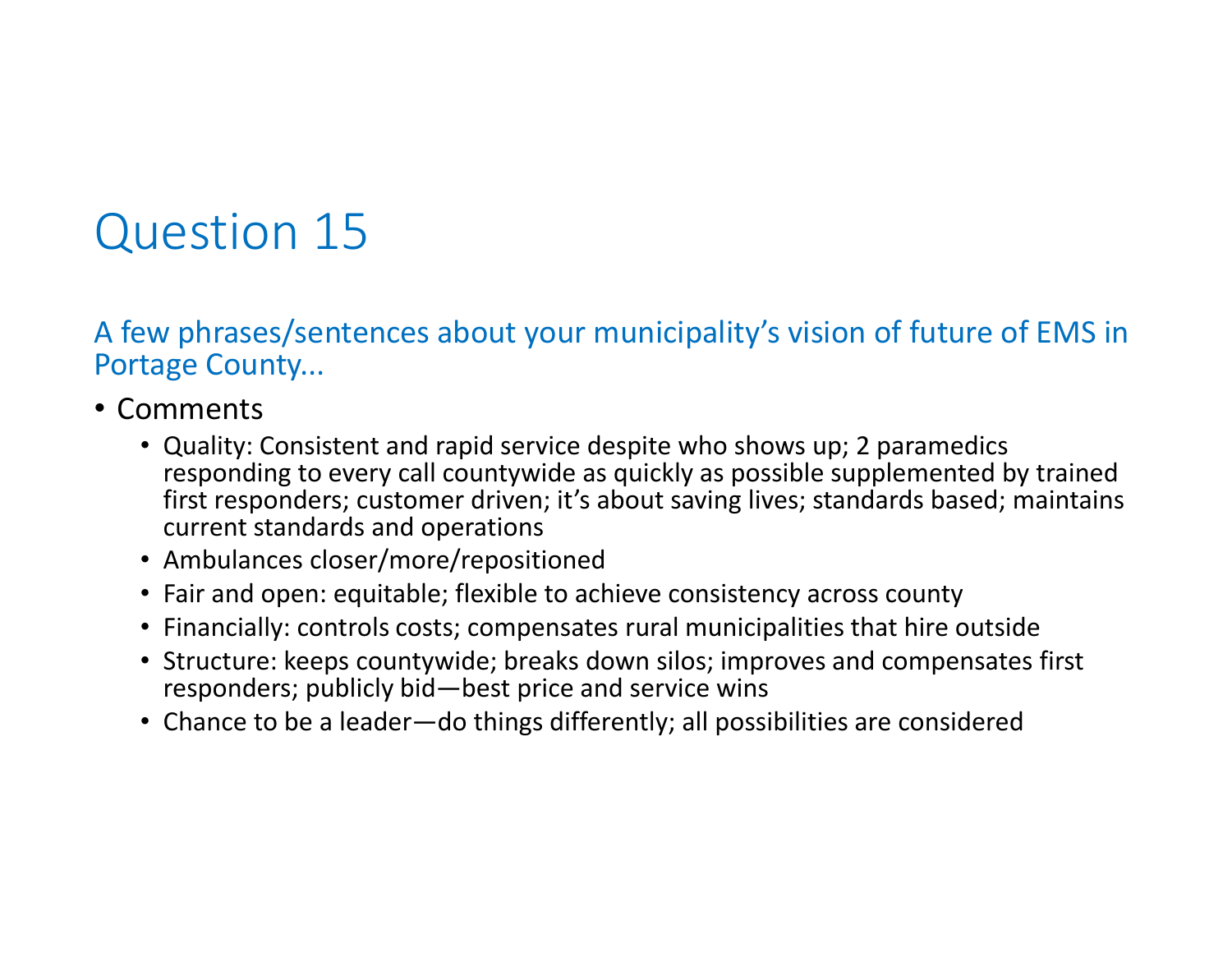#### Anything else?

### • Comments

• Ethics problem with lack of parity; get Simulcast running; most is great; don't make it more complicated; capacities have been built over time—we have exceptional framework; directly pay outside providers; we are fortunate allow others to explore alternatives; thanks for asking for input/giving us opportunity to communicate; benefits are significant; encourage efforts to nurture cohesive environment among stakeholders; continue support of Communications Center; keep up technology; address issues—cannot consider it in best interest of County to fracture; recognize need for greater good—for what's needed to maintain vitality; time to pull ourselves up another rung on ladder of success; preserve what works, fix what doesn't